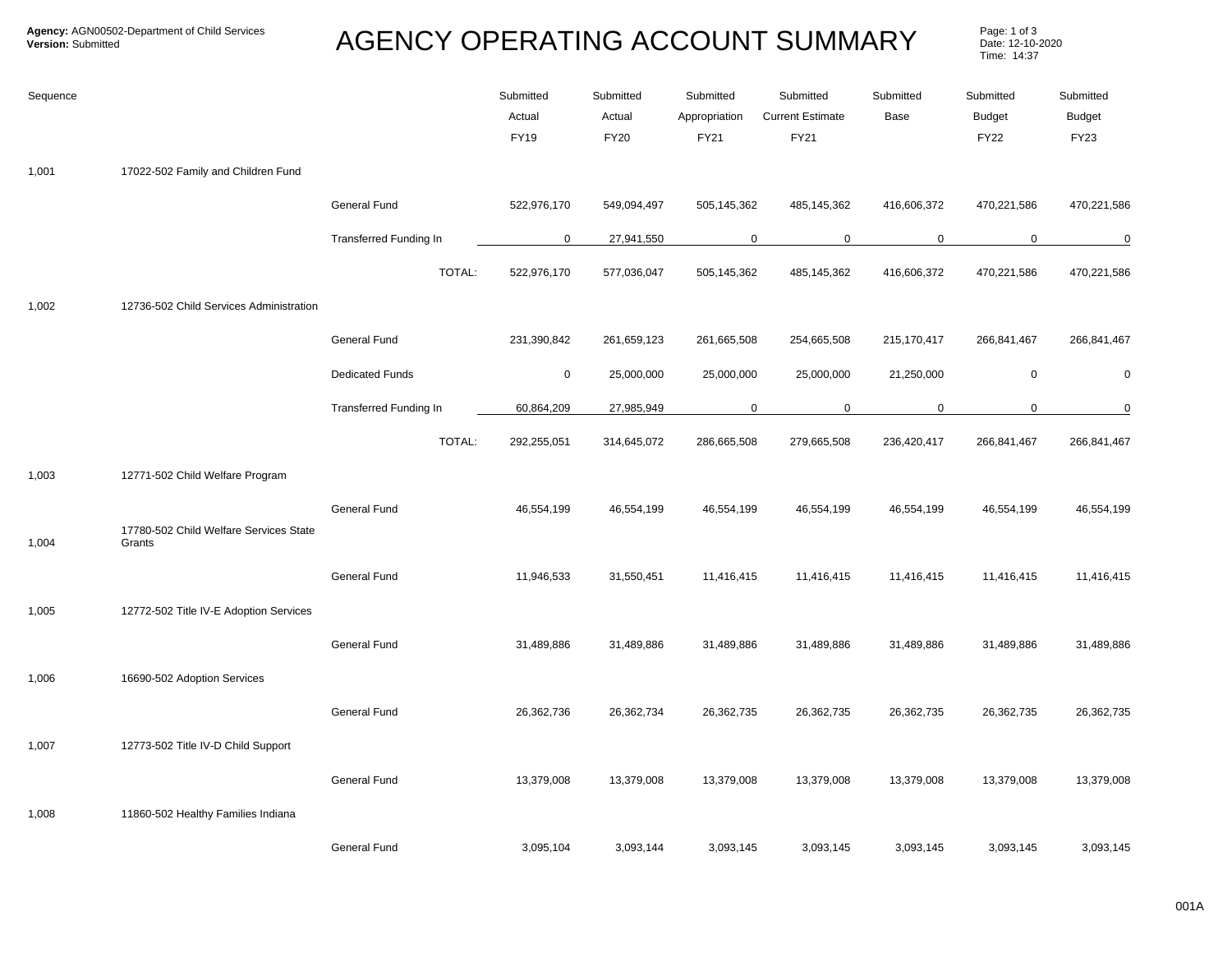## **AGENCY OPERATING ACCOUNT SUMMARY**

Page: 2 of 3<br>Date: 12-10-2020 Time: 14:37

| Sequence |                                                              |                        | Submitted<br>Actual<br><b>FY19</b> | Submitted<br>Actual<br><b>FY20</b> | Submitted<br>Appropriation<br>FY21 | Submitted<br><b>Current Estimate</b><br>FY21 | Submitted<br>Base | Submitted<br><b>Budget</b><br><b>FY22</b> | Submitted<br><b>Budget</b><br>FY23 |
|----------|--------------------------------------------------------------|------------------------|------------------------------------|------------------------------------|------------------------------------|----------------------------------------------|-------------------|-------------------------------------------|------------------------------------|
| 1,009    | 15350-502 Youth Service Bureau                               |                        |                                    |                                    |                                    |                                              |                   |                                           |                                    |
|          |                                                              | General Fund           | 1,745,792                          | 1,008,948                          | 1,008,947                          | 1,008,947                                    | 1,008,947         | 1,008,947                                 | 1,008,947                          |
| 1,010    | 15830-502 Project Safeplace                                  |                        |                                    |                                    |                                    |                                              |                   |                                           |                                    |
| 1,011    | 37230-502 Indiana Verification and<br>Enforcement            | General Fund           | 112,000                            | 112,000                            | 112,000                            | 112,000                                      | 112,000           | 112,000                                   | 112,000                            |
|          |                                                              | <b>Dedicated Funds</b> | 16,755                             | 22,998,078                         | $\pmb{0}$                          | 5,000                                        | 5,000             | 5,000                                     | 5,000                              |
| 1,012    | 37210-502 Private Grants                                     |                        |                                    |                                    |                                    |                                              |                   |                                           |                                    |
|          |                                                              | <b>Dedicated Funds</b> | 525,000                            | $\mathsf 0$                        | $\pmb{0}$                          | $\mathbf 0$                                  | $\mathbf 0$       | $\mathsf{O}\xspace$                       | $\pmb{0}$                          |
| 1,013    | 40430-502 Kids First Trust                                   |                        |                                    |                                    |                                    |                                              |                   |                                           |                                    |
|          |                                                              | <b>Dedicated Funds</b> | 460,310                            | 60,500                             | 550,000                            | $\mathbf 0$                                  | 467,500           | 467,500                                   | 467,500                            |
| 1,014    | 37220-502 Family and Child Donations                         | <b>Dedicated Funds</b> | 2,656                              |                                    | $\mathsf 0$                        | $\mathbf 0$                                  | $\mathbf 0$       | $\mathsf 0$                               |                                    |
| 1,015    | 44422-502 Family and Children<br>Reimbursement               |                        |                                    | 7,763                              |                                    |                                              |                   |                                           | $\pmb{0}$                          |
|          |                                                              | <b>Dedicated Funds</b> | 750                                | $\mathbf 0$                        | $\mathsf 0$                        | $\mathsf 0$                                  | $\mathbf 0$       | $\mathbf 0$                               | $\pmb{0}$                          |
| 1,016    | 41406-502 Judgements and Settlements                         |                        |                                    |                                    |                                    |                                              |                   |                                           |                                    |
|          |                                                              | <b>Dedicated Funds</b> | $-900$                             | $-1,200$                           | $\pmb{0}$                          | $\mathsf 0$                                  | $\mathbf 0$       | $\mathbf 0$                               | $\pmb{0}$                          |
|          |                                                              | Transferred Funding In | $\mathbf 0$                        | 599,000                            | $\mathbf 0$                        | 901,000                                      | $\mathbf 0$       | $\mathbf 0$                               | $\overline{0}$                     |
| 1,017    | 62300-502 Department of Child Services -<br><b>DHHS Fund</b> | TOTAL:                 | $-900$                             | 597,800                            | $\mathbf 0$                        | 901,000                                      | $\mathbf 0$       | $\mathsf 0$                               | $\pmb{0}$                          |
|          |                                                              | <b>Federal Funds</b>   | 415,617,147                        | 309,591,164                        | 308,682,646                        | 376,942,378                                  | 386,939,378       | 386,939,378                               | 386,939,378                        |
|          |                                                              | Transferred Funding In | 150,889,124                        | 107,915,083                        | 91,423,093                         | 91,423,093                                   | 91,423,093        | 91,423,093                                | 91,423,093                         |